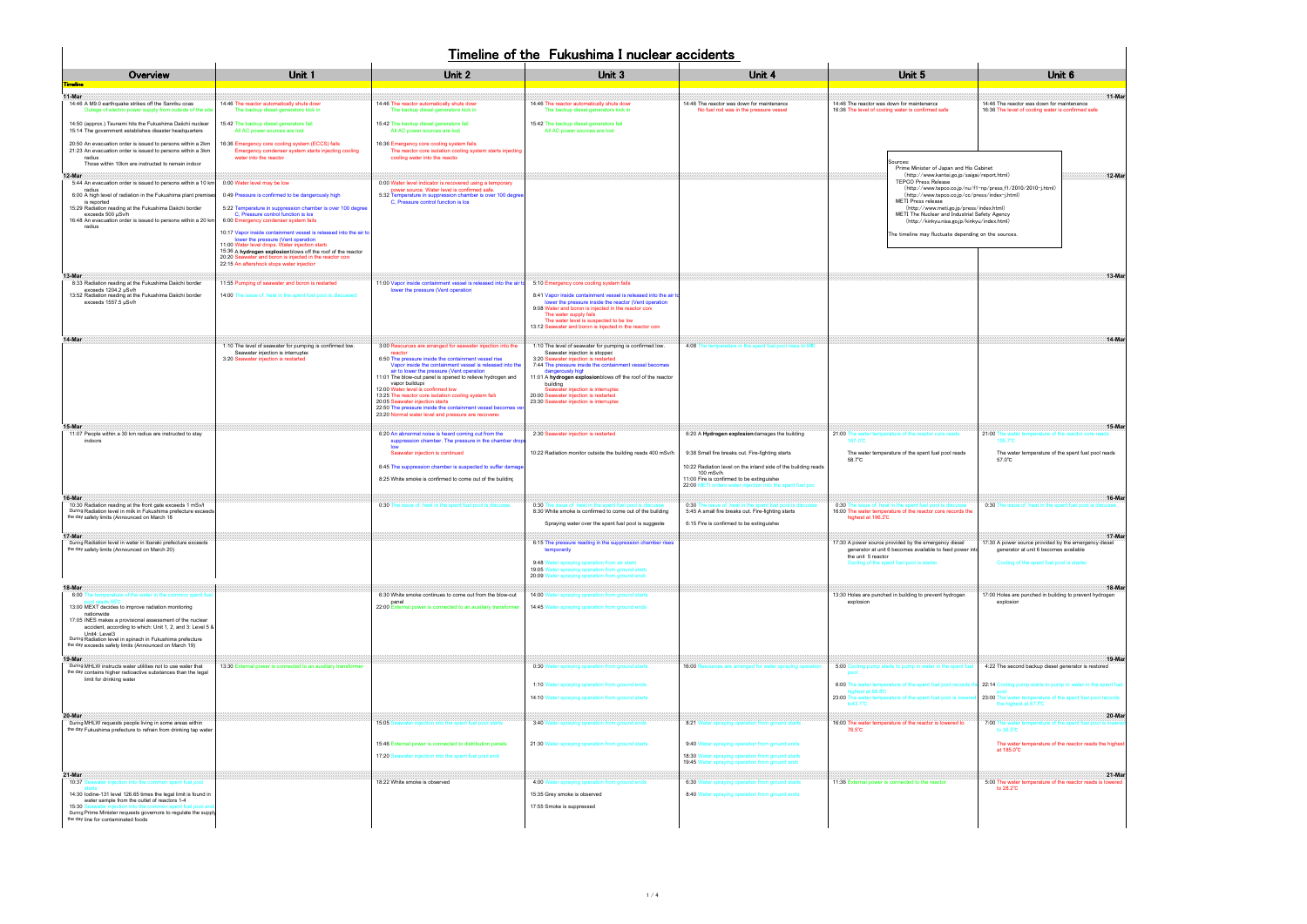## Timeline of the Fukushima I nuclear accidents

| Unit <sub>6</sub><br>:07<br>to the reacto<br>:xternal power                                                                |
|----------------------------------------------------------------------------------------------------------------------------|
| <u> 1999 - Andrea Maria Alemania al III-lea de Antonio de Antonio de Antonio de Antonio de Antonio de Antonio de</u><br>23 |
| <u> Manazarta (Manazarta Manazarta (</u><br>24                                                                             |
| <u>. 25-Mar</u><br>The temporary power<br>is<br>.42<br>sour<br>site<br>source                                              |
| 26                                                                                                                         |
| H                                                                                                                          |
| <u>28-Ma</u>                                                                                                               |
| 29<br><b>Mar</b>                                                                                                           |
| . 30-Mar                                                                                                                   |
|                                                                                                                            |
|                                                                                                                            |
| <u> 1-Apr</u>                                                                                                              |
|                                                                                                                            |
|                                                                                                                            |

|                                                                                                                                                                                                                                                                                                           |                                                                                                                                                                                                                                                                                                                                                                                           |                                                                                                                                                                                                                                                                                                                                                                                                                                          | THRESHIP OF LITE FUNDSHIFTS I HUGIES ACCIDENTS                                                                                                                                                                          |                                                                                                                                                                 |                                                                         |                                                                                      |
|-----------------------------------------------------------------------------------------------------------------------------------------------------------------------------------------------------------------------------------------------------------------------------------------------------------|-------------------------------------------------------------------------------------------------------------------------------------------------------------------------------------------------------------------------------------------------------------------------------------------------------------------------------------------------------------------------------------------|------------------------------------------------------------------------------------------------------------------------------------------------------------------------------------------------------------------------------------------------------------------------------------------------------------------------------------------------------------------------------------------------------------------------------------------|-------------------------------------------------------------------------------------------------------------------------------------------------------------------------------------------------------------------------|-----------------------------------------------------------------------------------------------------------------------------------------------------------------|-------------------------------------------------------------------------|--------------------------------------------------------------------------------------|
| Overview                                                                                                                                                                                                                                                                                                  | Unit 1                                                                                                                                                                                                                                                                                                                                                                                    | Unit 2                                                                                                                                                                                                                                                                                                                                                                                                                                   | Unit 3                                                                                                                                                                                                                  | Unit 4                                                                                                                                                          | Unit 5                                                                  | Unit 6                                                                               |
| 22-Mar<br>During External power is connected to all 6 reactors<br>the day                                                                                                                                                                                                                                 | 11:20 The temperature of the reactor pressure vessel exceeds<br>$400^{\circ}$ C                                                                                                                                                                                                                                                                                                           | 7:11 The white smoke is suppressed to a safe level                                                                                                                                                                                                                                                                                                                                                                                       | 7:11 The color of the smoke is turning white                                                                                                                                                                            | 17:17 Water spraying operation from ground starts                                                                                                               |                                                                         | 22-Ma<br>19:07 External power is connected to the reactor                            |
|                                                                                                                                                                                                                                                                                                           |                                                                                                                                                                                                                                                                                                                                                                                           | 16:07 Seawater injection into the spent fuel pool start<br>17:01 Seawater injection into the spent fuel pool end:<br>The water temperature of the spent fuel pool reads 51C                                                                                                                                                                                                                                                              | 15:10 Water spraying operation from ground starts<br>15:59 V<br>ater spraying operation from groun<br>22:45 Electrical power is recovered at the control room                                                           | 20:30 Water spraying operation from ground ends                                                                                                                 |                                                                         |                                                                                      |
| 23-Mar<br>18:40<br>The water temperature of the common spent fuel pool<br>records the highest at 7?C                                                                                                                                                                                                      | 2:30 Seawater injection through the reactor feed-water line<br>starts                                                                                                                                                                                                                                                                                                                     | 4:00 The temperature of the reactor pressure vessel reaches<br>$109^{\circ}$ C                                                                                                                                                                                                                                                                                                                                                           | 9:10 The temperature of the reactor pressure vessel records<br>$304.8^{\circ}$ C                                                                                                                                        | 10:00 Water spraying operation from ground starts                                                                                                               | 17:24 Cooling pump fails while switching to the external powe<br>source | 23-Ma                                                                                |
|                                                                                                                                                                                                                                                                                                           |                                                                                                                                                                                                                                                                                                                                                                                           |                                                                                                                                                                                                                                                                                                                                                                                                                                          | 11:03 Se<br>eawater injection into the spent fuel pool start<br>13:20 \$<br>eawater injection into the spent fuel pool ends                                                                                             | 13:00 Water spraying operation from ground ends<br>21:10 The water temperature of the spent fuel pool reads<br>100°C                                            | The cooling pump is under repai                                         |                                                                                      |
|                                                                                                                                                                                                                                                                                                           |                                                                                                                                                                                                                                                                                                                                                                                           |                                                                                                                                                                                                                                                                                                                                                                                                                                          | 16:20 Black smoke breaks out<br>23:30 The smoke is confirmed to be suppressed                                                                                                                                           |                                                                                                                                                                 |                                                                         |                                                                                      |
| 24-Mar<br>15:37 External power is connected to the common spent fuel                                                                                                                                                                                                                                      | 10:50 White smoke is observed                                                                                                                                                                                                                                                                                                                                                             |                                                                                                                                                                                                                                                                                                                                                                                                                                          | eawater injection into the spent fuel pool starts<br>5:35S                                                                                                                                                              | 14:35 Water spraying operation from ground starts                                                                                                               | 16:14 Reactor cooling pump is replaced                                  | 24-Ma                                                                                |
| pools<br>18:05 Cooling pump starts to inject water into the common<br>spent fuel pool                                                                                                                                                                                                                     | 11:30 Electrical power is recovered at the control room                                                                                                                                                                                                                                                                                                                                   |                                                                                                                                                                                                                                                                                                                                                                                                                                          | Morning Three workers are exposed to radiation                                                                                                                                                                          | 17:30 Water spraying operation from ground ends                                                                                                                 | Reactor cooling is restarted                                            |                                                                                      |
|                                                                                                                                                                                                                                                                                                           |                                                                                                                                                                                                                                                                                                                                                                                           |                                                                                                                                                                                                                                                                                                                                                                                                                                          | 14:25 The amount of radioactivity is confirmed to be 3.9<br>MBq/cm3 in the water and 400 mSv/h above the water<br>surface<br>16:05 Se<br>water injection into the spent fuel pool end:                                  |                                                                                                                                                                 |                                                                         |                                                                                      |
| 25-Mar<br>11:46 The government issues a recommendation that those                                                                                                                                                                                                                                         | 6:00 The water temperature of the reactor core reads 157.5C                                                                                                                                                                                                                                                                                                                               | 10:30 $S$<br>eawater injection into the spent fuel pool starts                                                                                                                                                                                                                                                                                                                                                                           | 13:28 Water spraying operation from ground starts                                                                                                                                                                       | $6:05$ S<br>ater injection into the spent fuel pool starts                                                                                                      |                                                                         | 25-Ma<br>15:42 The temporary power source is replaced by the<br>on-site power source |
| who live within a 30 km radius evacuate voluntaril<br>15:20 The water temperature of the cor<br>lowered to 53°C                                                                                                                                                                                           | 15:37 Seawater is replaced by freshwater for water injected into<br>the reactor                                                                                                                                                                                                                                                                                                           | 12:19 Seawater injection into the spent fuel pool ends                                                                                                                                                                                                                                                                                                                                                                                   | 16:00 Water spraying operation from ground ends                                                                                                                                                                         | 10:20 Seawater injection into the spent fuel pool ends                                                                                                          |                                                                         |                                                                                      |
|                                                                                                                                                                                                                                                                                                           | 23:10 The amount of radioactivity in water from the turbine<br>building is confirmed to be 3.8 MBq/cm3                                                                                                                                                                                                                                                                                    |                                                                                                                                                                                                                                                                                                                                                                                                                                          | 18:02 Seawater is replaced by freshwater for water injected int<br>the reactor                                                                                                                                          | 19:05 Water spraying operation from ground starts<br>22:07 Water spraying operation from ground ends                                                            |                                                                         |                                                                                      |
| 26-Mar<br>14:30 lodine-131 level 1850.5 times the legal limit is found in                                                                                                                                                                                                                                 |                                                                                                                                                                                                                                                                                                                                                                                           | 9:30 The water temperature of the spent fuel pool reads 57C                                                                                                                                                                                                                                                                                                                                                                              |                                                                                                                                                                                                                         |                                                                                                                                                                 |                                                                         | 26-Mai                                                                               |
| water sample from the outlet of reactors 1-4                                                                                                                                                                                                                                                              |                                                                                                                                                                                                                                                                                                                                                                                           | 10:10 Seawater is replaced by freshwater for water injected in<br>the reactor<br>16:46 Power functions are restored at control room<br>During Radiation density measurement in water from the turbine<br>the day building reads 2900 MBq/cm3 (retracted on the next day)                                                                                                                                                                 |                                                                                                                                                                                                                         |                                                                                                                                                                 |                                                                         |                                                                                      |
| 27-Mar                                                                                                                                                                                                                                                                                                    | 7:30 Water in the turbine building is being transferred to the<br>surface condenser<br>15:30 Water accumulation in the trench outside the turbine                                                                                                                                                                                                                                         | 7:30 Water in the turbine building is being transferred to the<br>surface condenser<br>15:30 Water accumulation in the trench outside the turbine                                                                                                                                                                                                                                                                                        | 7:30 Water transfer from the turbine building to the surface<br>condenser is under consideration<br>12:34 Water spraying operation from ground starts                                                                   | 7:30 Water transfer operation from the turbine building to the<br>surface condenser is under consideration<br>16:55 Water spraying operation from ground starts |                                                                         | 27-Ma                                                                                |
|                                                                                                                                                                                                                                                                                                           | building is confirmed<br>The dose rate at the surface is 400 µSv/t                                                                                                                                                                                                                                                                                                                        | building is confirmed<br>The dose rate at the surface exceeds 1000 mSv/l 14:36 Water spraying operation from ground ends<br>18:31 Fire extinguisher pump is replaced by a temporary electric 15:30 Water accumulation in the trench outside the turbine<br>pump for water injection into the reactor<br>During The radiation density from the previous day is reexamin<br>the day<br>The radiation density is corrected to be 19 MBq/cm. | building is confirmed<br>Radiation measurement is not possible because of the<br>presence of debris                                                                                                                     | 19:25 Water spraying operation from ground ends                                                                                                                 |                                                                         |                                                                                      |
| 28-Mar<br>Evening Plutonium is found in the Fukushima plant soil sampled<br>on March 21 and March 22<br>During Water accumulation in the Central Waste Treatment<br>the day Facility is confirmed                                                                                                         |                                                                                                                                                                                                                                                                                                                                                                                           |                                                                                                                                                                                                                                                                                                                                                                                                                                          | 17:40 Pumping of water from the condenser storage tank to th<br>suppression pool surge tank is started<br>20:30 Fire extinguisher pump is replaced by a temporary electric<br>pump for water injection into the reactor |                                                                                                                                                                 |                                                                         | 28-Ma                                                                                |
| 29-Mar<br>During The presence of radioactive substances is confirmed i<br>the day the water found in the Central Waste Treatment Facility                                                                                                                                                                 | 7:30 The transfer of the water in the turbine building to the<br>surface condenser is terminated due to insufficient capacit                                                                                                                                                                                                                                                              | 16:30 Fire engine pump is replaced by a temporary electric<br>pump for water injection into the reactor                                                                                                                                                                                                                                                                                                                                  | 14:17 Water spraying operation from ground starts                                                                                                                                                                       | 11:50 Electrical power is recovered at the control room                                                                                                         |                                                                         | 29-Ma                                                                                |
| The radiation density is 22Bq/cm3                                                                                                                                                                                                                                                                         | Water transfer from the condenser storage tank to the<br>suppression pool surge tank is prepared to make room fo<br>water from the turbine building                                                                                                                                                                                                                                       | <b>Ereshwater is used instead of seawater</b>                                                                                                                                                                                                                                                                                                                                                                                            | Freshwater is used instead of seawater                                                                                                                                                                                  |                                                                                                                                                                 |                                                                         |                                                                                      |
|                                                                                                                                                                                                                                                                                                           | for water injection into the reactor                                                                                                                                                                                                                                                                                                                                                      | 8:32 Fire engine pump is replaced by a temporary electric pump 16:45 Pumping of water from the condenser storage tank to the 18:18 Water spraying operation from ground ends<br>suppression pool surge tank is started<br>18:25 Water injection into the spent fuel pool ends                                                                                                                                                            |                                                                                                                                                                                                                         |                                                                                                                                                                 |                                                                         |                                                                                      |
| 30-Mar                                                                                                                                                                                                                                                                                                    |                                                                                                                                                                                                                                                                                                                                                                                           | Vater injection into the spent fuel pool start:<br>9:25<br>9:45 The temporary electric pumping fails while water is<br>injected. Switched back to the fire engine pumping<br>23:50 Water injection into the spent fuel pool ends                                                                                                                                                                                                         |                                                                                                                                                                                                                         | 14:04 Water spraying operation from ground starts<br>18:33 Water spraying operation from ground ends                                                            |                                                                         | 30-Ma                                                                                |
| 31-Mar<br>During A water-laden US Navy barge arrives at the Fukushima                                                                                                                                                                                                                                     | 9:20 Transfer of the water in the trench to the Central Waste                                                                                                                                                                                                                                                                                                                             |                                                                                                                                                                                                                                                                                                                                                                                                                                          | 8:40 Pumping of water from the condenser storage tank to the During Lighting in the turbine building is partially restored                                                                                              |                                                                                                                                                                 |                                                                         | 31-Ma                                                                                |
| the day plant<br>lodine-131 density 4385 times the legal limit is found in<br>water sample from the South of the water outle                                                                                                                                                                              | <b>Treatment Facility starts</b><br>11:25 Transfer of the water in the trench to the Central Waste<br><b>Treatment Facility ends</b><br>The water level in the trench is lowered from 0.14 to 1.14<br>meters from overflowing<br>12:00 Pumping of water from the condenser storage tank to the<br>suppression pool surge tank start:<br>13:03 Water spraying operation from ground starts |                                                                                                                                                                                                                                                                                                                                                                                                                                          | suppression pool surge tank end:<br>16:30 Water spraying operation from ground starts<br>19:33 Water spraying operation from ground ends                                                                                | the day                                                                                                                                                         |                                                                         |                                                                                      |
|                                                                                                                                                                                                                                                                                                           | 16:04 Water spraying operation from ground ends<br>During lodine-131 density in the water from the turbine building is<br>the day 430 Bq/cm3                                                                                                                                                                                                                                              |                                                                                                                                                                                                                                                                                                                                                                                                                                          |                                                                                                                                                                                                                         |                                                                                                                                                                 |                                                                         |                                                                                      |
| I-Apr<br>15:00 An emulsion is sprayed over the common spent fuel poo<br>to prevent the debris around it from scattering<br>15:58 Transfer of freshwater from a US Navy barge to the<br>filtered water tank starts<br>16:25 The water transfer is suspended due to a connection<br>failure                 |                                                                                                                                                                                                                                                                                                                                                                                           | 11:50 Pumping of water from the condenser storage tank to the<br>suppression pool surge tank end:<br>14:56 Freshwater injection into the spent fuel pool starts<br>17:05 Freshwater injection into the spent fuel pool ends                                                                                                                                                                                                              |                                                                                                                                                                                                                         | 8:28 Water spraying operation from ground starts<br>14:14 Water spraying operation from ground ends                                                             |                                                                         |                                                                                      |
| During The on-site radiation monitoring posts from No.1 through<br>the day No.8 are recovered<br>A sample of sand lance caught off the coast of Ibaraki is<br>found to contain high level of lodine-131 at 4080 Bq/kg<br>(Announced on April 4)<br>(Radiation safety standards for fish has yet to be set |                                                                                                                                                                                                                                                                                                                                                                                           |                                                                                                                                                                                                                                                                                                                                                                                                                                          |                                                                                                                                                                                                                         |                                                                                                                                                                 |                                                                         |                                                                                      |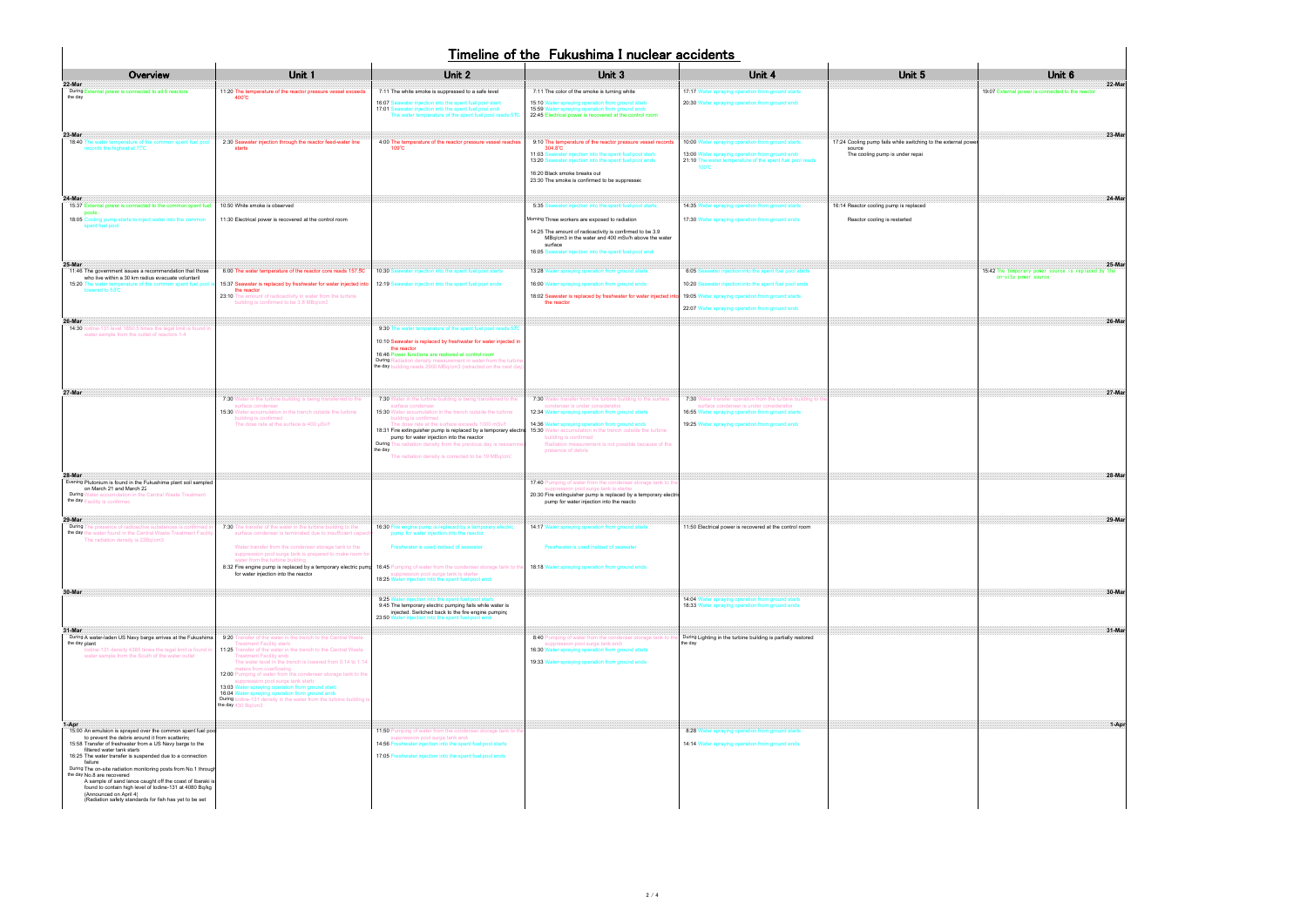## Timeline of the Fukushima I nuclear accidents

| Unit <sub>6</sub>                                                                                                                                                                                                                                                                     |        |
|---------------------------------------------------------------------------------------------------------------------------------------------------------------------------------------------------------------------------------------------------------------------------------------|--------|
| <u>2-Apr</u>                                                                                                                                                                                                                                                                          |        |
|                                                                                                                                                                                                                                                                                       |        |
|                                                                                                                                                                                                                                                                                       |        |
| <u>a a series a series de la construcción de la construcción de la construcción de la construcción de la constru</u>                                                                                                                                                                  |        |
|                                                                                                                                                                                                                                                                                       |        |
| <u>да на повезната на представата на представата на представата на представата на представата на представата на </u><br>Around Water is found in the sub-drain pit. Low level of<br>noon contamination is confirmed<br>21:00 Water discharge from the sub-drain pit to the sea starts |        |
|                                                                                                                                                                                                                                                                                       | 5-Apr  |
|                                                                                                                                                                                                                                                                                       |        |
|                                                                                                                                                                                                                                                                                       |        |
| <u> 1988 - Carl Barbara, poeta e contra esta espa</u>                                                                                                                                                                                                                                 |        |
|                                                                                                                                                                                                                                                                                       | 7-Apr  |
|                                                                                                                                                                                                                                                                                       |        |
| a a bha an chaoine an chaoine an chaoine a bha an chaoine a bha an chaoine a bha an chaoine a bha an chaoine a<br>12:14 Water discharge from the sub-drain pit to the sea is<br>completed                                                                                             |        |
| <u> Mahalim Mahalim Ma</u>                                                                                                                                                                                                                                                            | 9-Apr  |
|                                                                                                                                                                                                                                                                                       | 10-Apr |
|                                                                                                                                                                                                                                                                                       |        |
| <u> 11-Apr</u>                                                                                                                                                                                                                                                                        |        |
|                                                                                                                                                                                                                                                                                       |        |
| <u>state and the contract of the contract of the contract of the contract of the contract of the contract of the contract of the contract of the contract of the contract of the contract of the contract of the contract of the</u>                                                  |        |
|                                                                                                                                                                                                                                                                                       |        |
| <u>13-Apr</u>                                                                                                                                                                                                                                                                         |        |
|                                                                                                                                                                                                                                                                                       |        |
| <u>14-Apr</u>                                                                                                                                                                                                                                                                         |        |

| Timeline of the Fukushima I nuclear accidents                                                                                                                                                                                                                                                                                       |                                                                                                                                                                                                                                                                                                            |                                                                                                                                                                                                                                                      |                                                                                                             |                                                                                                                                                                          |                                                                                                   |                                                                                                   |
|-------------------------------------------------------------------------------------------------------------------------------------------------------------------------------------------------------------------------------------------------------------------------------------------------------------------------------------|------------------------------------------------------------------------------------------------------------------------------------------------------------------------------------------------------------------------------------------------------------------------------------------------------------|------------------------------------------------------------------------------------------------------------------------------------------------------------------------------------------------------------------------------------------------------|-------------------------------------------------------------------------------------------------------------|--------------------------------------------------------------------------------------------------------------------------------------------------------------------------|---------------------------------------------------------------------------------------------------|---------------------------------------------------------------------------------------------------|
| Overview                                                                                                                                                                                                                                                                                                                            | Unit 1                                                                                                                                                                                                                                                                                                     | Unit 2                                                                                                                                                                                                                                               | Unit 3                                                                                                      | Unit 4                                                                                                                                                                   | Unit 5                                                                                            | Unit <sub>6</sub>                                                                                 |
| 2-Apr<br>9:10 A second US Navy barge arrives carrying freshwater                                                                                                                                                                                                                                                                    | 15:26 Pumping of water from the condenser storage tank to the<br>suppression pool surge tank ends                                                                                                                                                                                                          | 9:30 Water with a dose rate of greater than 1000 mSv/h is<br>confirmed in a pit which houses cables and is located ne                                                                                                                                | 9:52 Water spraying operation from ground starts                                                            |                                                                                                                                                                          |                                                                                                   | $2-Api$                                                                                           |
| 10:20 Transfer of freshwater from a US Navy barge to the<br>filtered water tank starts                                                                                                                                                                                                                                              | 17:16 Water spraying operation from ground starts                                                                                                                                                                                                                                                          | to the sea water inlet point<br>A crack on the sidewall of the pit and the leakage of wate<br>to the sea through the crack are confirmed                                                                                                             | 12:54 Water spraying operation from ground ends                                                             |                                                                                                                                                                          |                                                                                                   |                                                                                                   |
| 16:40 The water transfer is suspended due to a connection<br>failure<br>During Water in the Central Waste Treatment Center is being                                                                                                                                                                                                 | 17:19 Water spraying operation from ground ends<br>During Lighting in the turbine building is partially restored                                                                                                                                                                                           | 17:10 Water transfer from the water condenser to the<br>condenser storage tank is started<br>16:25 Injection of concrete is started to patch the crack on the                                                                                        | During Lighting in the turbine building is partially restored<br>the day                                    |                                                                                                                                                                          |                                                                                                   |                                                                                                   |
| the day transferred to the turbine building of unit.                                                                                                                                                                                                                                                                                | the dav                                                                                                                                                                                                                                                                                                    | 19:25 Injection of concrete is finished<br>During Cameras for monitoring the water levels are installed in                                                                                                                                           |                                                                                                             |                                                                                                                                                                          |                                                                                                   |                                                                                                   |
|                                                                                                                                                                                                                                                                                                                                     |                                                                                                                                                                                                                                                                                                            | the day the vertical part of the trench outside of the turbine<br>building and on the basement floor of the turbine building                                                                                                                         |                                                                                                             |                                                                                                                                                                          |                                                                                                   |                                                                                                   |
|                                                                                                                                                                                                                                                                                                                                     |                                                                                                                                                                                                                                                                                                            | During Lighting in the turbine building is partially restored<br>the day                                                                                                                                                                             |                                                                                                             |                                                                                                                                                                          |                                                                                                   |                                                                                                   |
| 3-Apr<br>9:52 Transfer of freshwater from the second US Navy barge<br>to the first barge starts. The first barge pumps in the<br>freshwater into the filtered water tank                                                                                                                                                            | 11:52 The temporary electrical pump is replaced by a pump<br>powered by external power supply                                                                                                                                                                                                              | 12:06 The temporary electrical pump is replaced by a pump<br>powered by external power supply                                                                                                                                                        | 12:16 The temporary electrical pump is replaced by a pump<br>powered by external power supply               | 17:14 Water spraying operation from ground starts                                                                                                                        |                                                                                                   |                                                                                                   |
| 11:15 Transfer of freshwater from the second US Navy barge<br>to the first barge ends                                                                                                                                                                                                                                               | 13:55 Water transfer from the water condenser to the condenser<br>storage tank starts                                                                                                                                                                                                                      | 13:47 A mix of polymer, sawdust and newsprint is injected in tl<br>power-cable storage pit to stop the water leakage                                                                                                                                 |                                                                                                             | 22:16 Water spraying operation from ground ends                                                                                                                          |                                                                                                   |                                                                                                   |
| 4-Apr<br>9:22 Water transfer from the Central Waste Treatment                                                                                                                                                                                                                                                                       |                                                                                                                                                                                                                                                                                                            | 7:08 A tracer (bath salt) is injected in the pit to determine the                                                                                                                                                                                    | 9:22 The water level in the trench has risen 15 cm since the                                                |                                                                                                                                                                          | Around Water is found in the sub-drain pit. Low level of                                          | $4 - Ap$<br>Around Water is found in the sub-drain pit. Low level of                              |
| Facility to the turbine building attached to unit 4 i<br>19:03 Water discharge from the Central Waste Treatment                                                                                                                                                                                                                     |                                                                                                                                                                                                                                                                                                            | source of water leak<br>11:05 Freshwater injection into the spent fuel pool starts                                                                                                                                                                   | previous day<br>17:03 Water spraying operation from ground starts                                           |                                                                                                                                                                          | noon contamination is confirmed<br>21:00 Water discharge from the sub-drain pit to the sea starts | noon contamination is confirmed<br>21:00 Water discharge from the sub-drain pit to the sea starts |
| Facility to the sea starts                                                                                                                                                                                                                                                                                                          |                                                                                                                                                                                                                                                                                                            | 13:37 Freshwater injection into the spent fuel pool end                                                                                                                                                                                              | 19:19 Water spraying operation from ground ends                                                             |                                                                                                                                                                          |                                                                                                   |                                                                                                   |
| 5-Apr<br>15:00 Sandbags are built around a breakwater on the south of<br>the plant to prevent leakage of contaminated wate<br>During MHLW sets the radiation safety standard for fish to                                                                                                                                            |                                                                                                                                                                                                                                                                                                            | Morning Two new bore holes are drilled near the pit into which a<br>tracer is injected<br>14:15 The tracer is seen leaking from the crack near the pit                                                                                               |                                                                                                             | 17:35 Water spraying operation from ground starts<br>18:22 Water spraying operation from ground ends                                                                     |                                                                                                   |                                                                                                   |
| the day 2000Bq/kg, the same safety standard as for vegetable                                                                                                                                                                                                                                                                        |                                                                                                                                                                                                                                                                                                            | 15:07 Coagulation agents (liquid glass) are injected into the<br>drilled holes to block leakage of water<br>During lodine-131 density 7.5 million times the legal limit is four<br>the day in water sample taken on April 2 near the bar screen      |                                                                                                             |                                                                                                                                                                          |                                                                                                   |                                                                                                   |
| 6-Apr<br>12:30 An emulsion is sprayed over the common spent fuel poo<br>to prevent the debris around it from scattering                                                                                                                                                                                                             |                                                                                                                                                                                                                                                                                                            | 5:38 The water leakage from the sidewall of the pit is<br>confirmed to be sealed<br>13:15 Rubber boards and jigs are installed to prevent furthe                                                                                                     |                                                                                                             |                                                                                                                                                                          |                                                                                                   |                                                                                                   |
| 7-Apr<br>23:32 A M7.4 earthquake strikes off the coast of Miyagi                                                                                                                                                                                                                                                                    | 1:31 Nitrogen gas injection to the containment vessel is started                                                                                                                                                                                                                                           | 13:29 Freshwater injection into the spent fuel pool starts                                                                                                                                                                                           | 6:53 Water spraying operation from ground starts                                                            | 18:23 Water spraying operation from ground starts                                                                                                                        |                                                                                                   | $7-Ap$                                                                                            |
| prefecture<br>No change is observed at the on-site radiation monitorin<br>posts                                                                                                                                                                                                                                                     | to reduce the possibility of hydrogen combustion in th                                                                                                                                                                                                                                                     | 14:34 Freshwater injection into the spent fuel pool ends                                                                                                                                                                                             | 8:53 Water spraying operation from ground ends                                                              | 19:40 Water spraying operation from ground ends                                                                                                                          |                                                                                                   |                                                                                                   |
| No change of operation is considered necessary at units<br>$1 - 6$                                                                                                                                                                                                                                                                  |                                                                                                                                                                                                                                                                                                            | During A hole is drilled for a water transfer hose in the wall of the<br>the day turbine building                                                                                                                                                    | the day turbine building                                                                                    | During A hole is drilled for a water transfer hose in the wall of the During A hole is drilled for a water transfer hose in the walls of<br>the day the turbine building |                                                                                                   |                                                                                                   |
| 8-Apr<br>11:00 An emulsion is sprayed over the common spent fuel poo<br>to prevent the debris around it from scattering                                                                                                                                                                                                             |                                                                                                                                                                                                                                                                                                            | 13:10 Water transfer from the water condenser to the<br>condenser storage tank is completed                                                                                                                                                          | 17:06 Water spraying operation from ground starts<br>20:00 Water spraying operation from ground ends        |                                                                                                                                                                          | 12:14 Water discharge from the sub-drain pit to the sea is<br>completed                           | $8 - Ap$<br>12:14 Water discharge from the sub-drain pit to the sea is<br>completed               |
| 9-Apr                                                                                                                                                                                                                                                                                                                               |                                                                                                                                                                                                                                                                                                            |                                                                                                                                                                                                                                                      |                                                                                                             | 17:07 Water spraying operation from ground starts<br>19:24 Water spraying operation from ground ends                                                                     |                                                                                                   | $9-Ap$                                                                                            |
| 10-Apr<br>to prevent the debris around it from scattering<br>15:59 A remote-controlled helicopter is sent to take photos of<br>the buildings of units 1, 2, 3, and $\cdot$<br>17:40 Water discharge from the Central Waste Treatment<br>Facility to the sea is completed<br>During Remote control vehicles clear radioactive debris | 13:00 An emulsion is sprayed over the common spent fuel pool 9:30 Water transfer from the water condenser to the condenser 10:37 Freshwater injection into the spent fuel pool starts<br>storage tank is completed                                                                                         | 12:38<br>eshwater injection into the spent fuel pool ends                                                                                                                                                                                            | 17:15 Water spraying operation from ground starts<br>19:15 Water spraying operation from ground ends        |                                                                                                                                                                          |                                                                                                   | 10-Ap                                                                                             |
| the day<br>11-Apr<br>8:45 Silt fences are installed around the breakwater on the                                                                                                                                                                                                                                                    | 17:16 External power source is interrupted. Water injection into                                                                                                                                                                                                                                           | 17:16 External power source is interrupted. Water injection into                                                                                                                                                                                     | 17:16 External power source is interrupted. Water injection into                                            |                                                                                                                                                                          |                                                                                                   | $11-AD1$                                                                                          |
| south of the plant to prevent leakage of contaminated<br>12:00 An emulsion is sprayed over the common spent fuel pool<br>to prevent the debris around it from scattering<br>epicenter is Hamadori--68km from the plan<br>No radiation change is observed at the on-site radiation<br>monitoring posts                               | the reactor stops<br>Nitrogen gas injection to the containment vessel stops<br>17:16 A M7.1 earthquake occurs in Fukushima Prefecture The 18:04 External power source recovers. Water injection into the<br>reactor is restarted<br>23:34 Nitrogen gas injection to the containment vessel is<br>restarted | the reactor stops<br>18:04 External power source recovers. Water injection into the<br>reactor is restarted                                                                                                                                          | the reactor stops<br>18:04 External power source recovers. Water injection into the<br>reactor is restarted |                                                                                                                                                                          |                                                                                                   |                                                                                                   |
| 12-Apr<br>6:38 A fire breaks out in the housing outlet structure for<br>cooling water for units 1 to 4<br>9:12 The fire is extinguished manually                                                                                                                                                                                    |                                                                                                                                                                                                                                                                                                            | 19:35 Water transfer from the trench in the turbine building to<br>the surface condenser starts<br>During Installation of steel boards on the ocean side of the inlet   17:16 Water spraying operation from ground ends<br>the day bar screen starts | 16:26 Water spraying operation from ground starts                                                           |                                                                                                                                                                          |                                                                                                   | 12-Ap                                                                                             |
| 12:00 An emulsion is sprayed over the common spent fuel poo<br>to prevent the debris around it from scattering<br>During A provisional International Nuclear and Radiological<br>the day Event Scale (INES) Level 7 is submitted<br>Estimated total release to the atmosphere is used as a<br>justification                         |                                                                                                                                                                                                                                                                                                            |                                                                                                                                                                                                                                                      |                                                                                                             |                                                                                                                                                                          |                                                                                                   |                                                                                                   |
| 13-Apr<br>11:00 An emulsion is sprayed over the common spent fuel poo                                                                                                                                                                                                                                                               |                                                                                                                                                                                                                                                                                                            | 13:15 Freshwater injection into the spent fuel pool starts                                                                                                                                                                                           | 13:50 Silt fences are installed in front of the inlet bar screens                                           | 0:30 Water spraying operation from ground starts                                                                                                                         |                                                                                                   | $13 - Ap$                                                                                         |
| to prevent the debris around it from scattering                                                                                                                                                                                                                                                                                     |                                                                                                                                                                                                                                                                                                            | 14:55 Freshwater injection into the spent fuel pool end<br>17:04 Water transfer from the trench in the turbine building to<br>the surface condenser is completed                                                                                     |                                                                                                             | 6:57 Water spraying operation from ground ends<br>13:50 Silt fences are installed in front of the inlet bar screens                                                      |                                                                                                   |                                                                                                   |
| 14-Apr<br>10:17 A remote-controlled helicopter is sent to take photos of<br>the buildings of units 1, 2, 3, and $\cdot$<br>12:00 An emulsion is sprayed over the common spent fuel poo<br>to prevent the debris around it from scattering<br>12:20 Silt fences are installed along a sea wall on the North                          | 12:20 Silt fences are installed in front of the inlet bar screens                                                                                                                                                                                                                                          | 12:20 Silt fences are installed in front of the inlet bar screens                                                                                                                                                                                    | 15:56 Water spraying operation from ground starts<br>16:32 Water spraying operation from ground ends        |                                                                                                                                                                          |                                                                                                   |                                                                                                   |
| the breakwater to prevent leakage of contaminated<br>water                                                                                                                                                                                                                                                                          |                                                                                                                                                                                                                                                                                                            |                                                                                                                                                                                                                                                      |                                                                                                             |                                                                                                                                                                          |                                                                                                   |                                                                                                   |